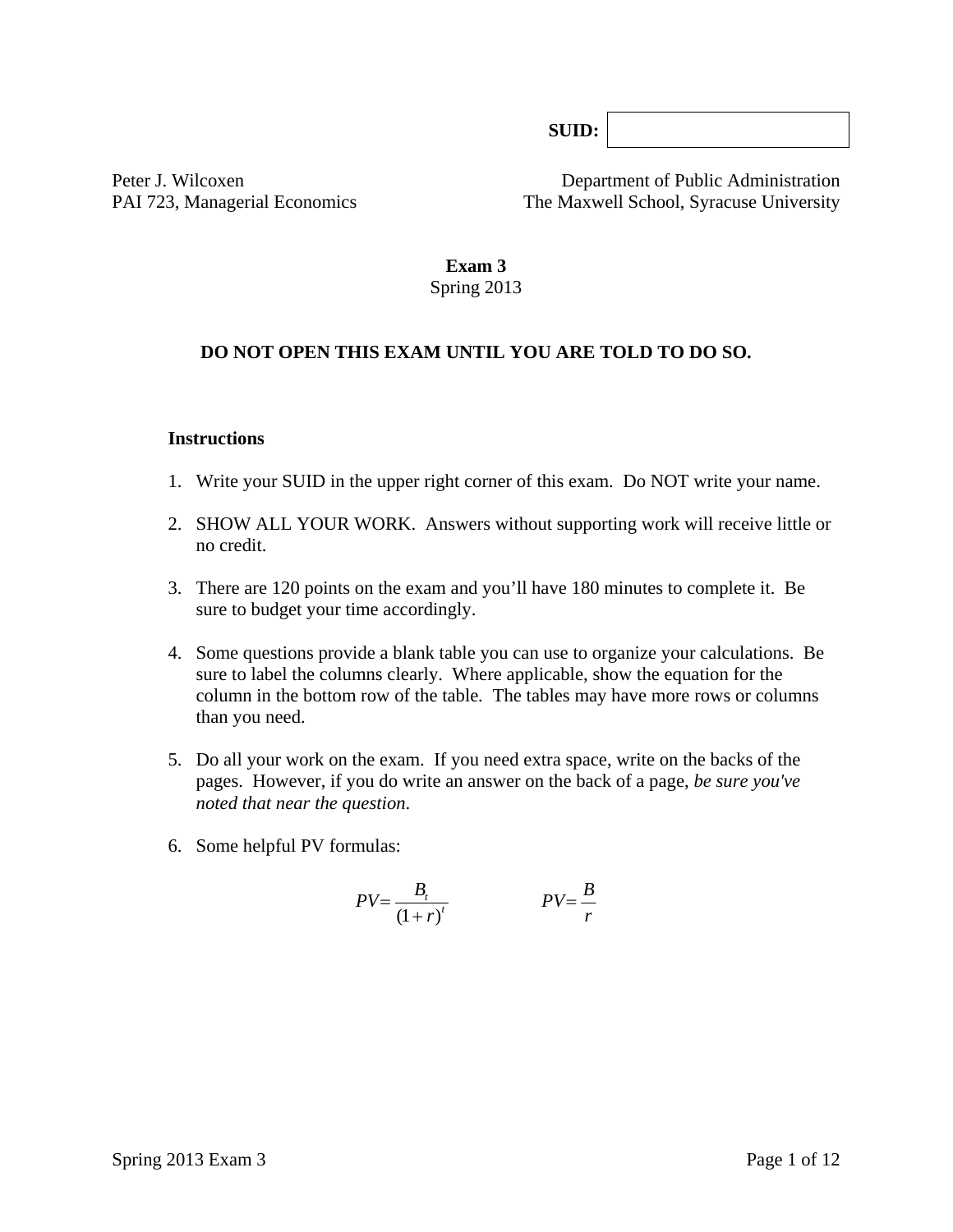# **Question 1 (15 points)**

A city is considering two alternatives for upgrading its aging water supply infrastructure. The plans differ in their annual costs and how fast they would complete the project. The details are shown in the table below:

|   | Plan   Annual construction cost   Construction years |          |
|---|------------------------------------------------------|----------|
| A | \$5 million                                          | $1 - 10$ |
| B | \$11 million                                         | $1 - 5$  |

Both plans would reduce the city's current water costs by \$4 million per year forever starting the year after construction is complete. The agency uses an interest of 5% in present value calculations.

Please calculate the net present value of each plan and indicate which one is best.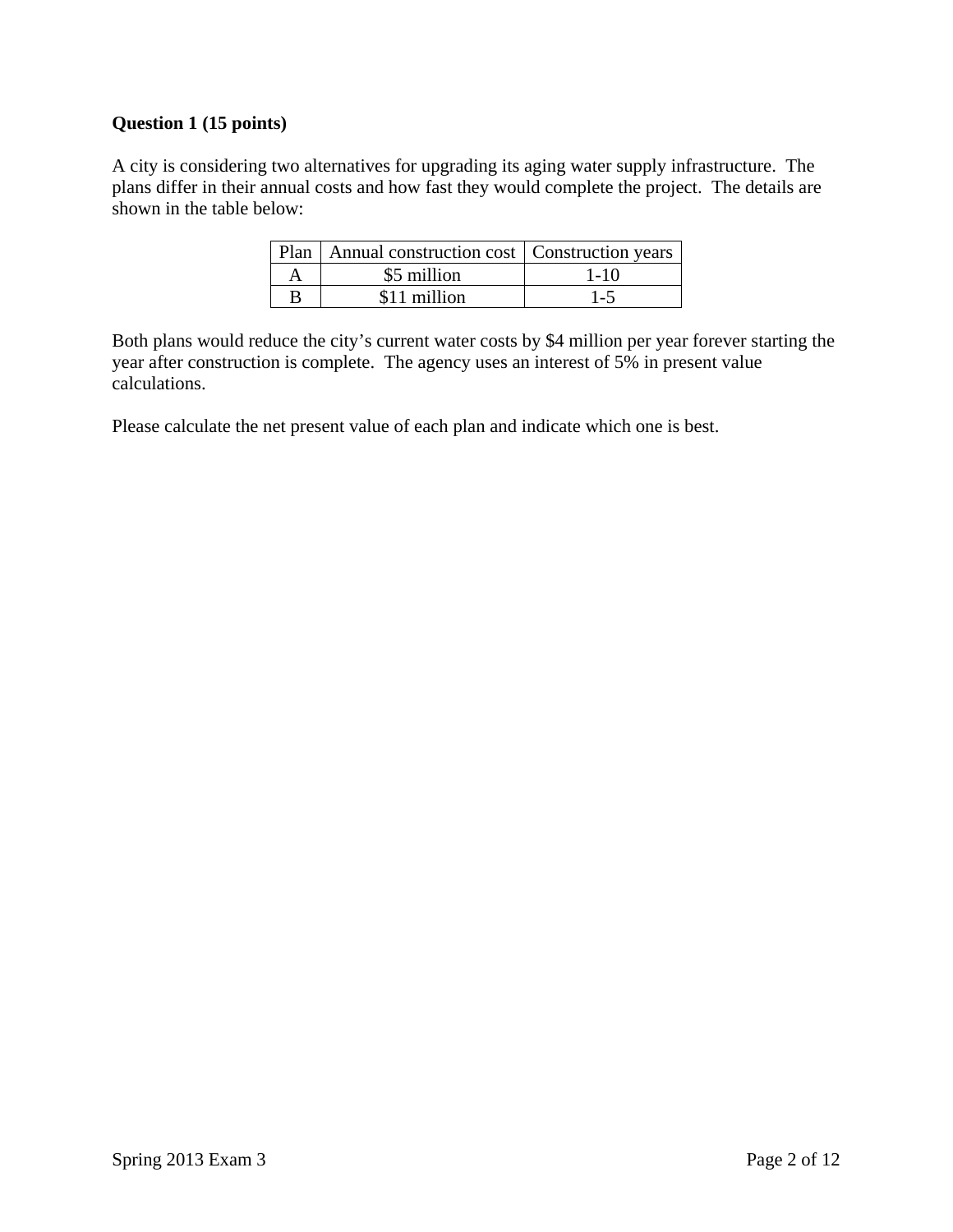# **Question 2 (15 points)**

A city is evaluating options for dealing with a brownfield near its downtown area. The brownfield is causing \$30 million of damage (high crime, low property values, lower taxes) in its current condition. Those costs would cease if the site were remediated or shown to be clean.

The brownfield's degree of contamination is uncertain but it is known that there is a 40% chance it is highly contaminated (H), a 40% chance it is moderately contaminated (M), and a 20% chance it is not contaminated at all (N). The city has dealt with similar problems in the past and knows that it could hire an engineering firm to do any combination of the following:

- Test the site to determine the degree of contamination:  $\cos t = $2$  million
- Remediate an H site:  $cost = $40$  million
- Remediate an M site:  $cost = $20$  million
- Remediate an N site:  $cost = $0$

Please determine the city's best course of action and compute its expected value. You may assume that: (1) the test is always correct, (2) all costs and benefits occur in a single period (no PV calculations), and (3) that the city is risk-neutral.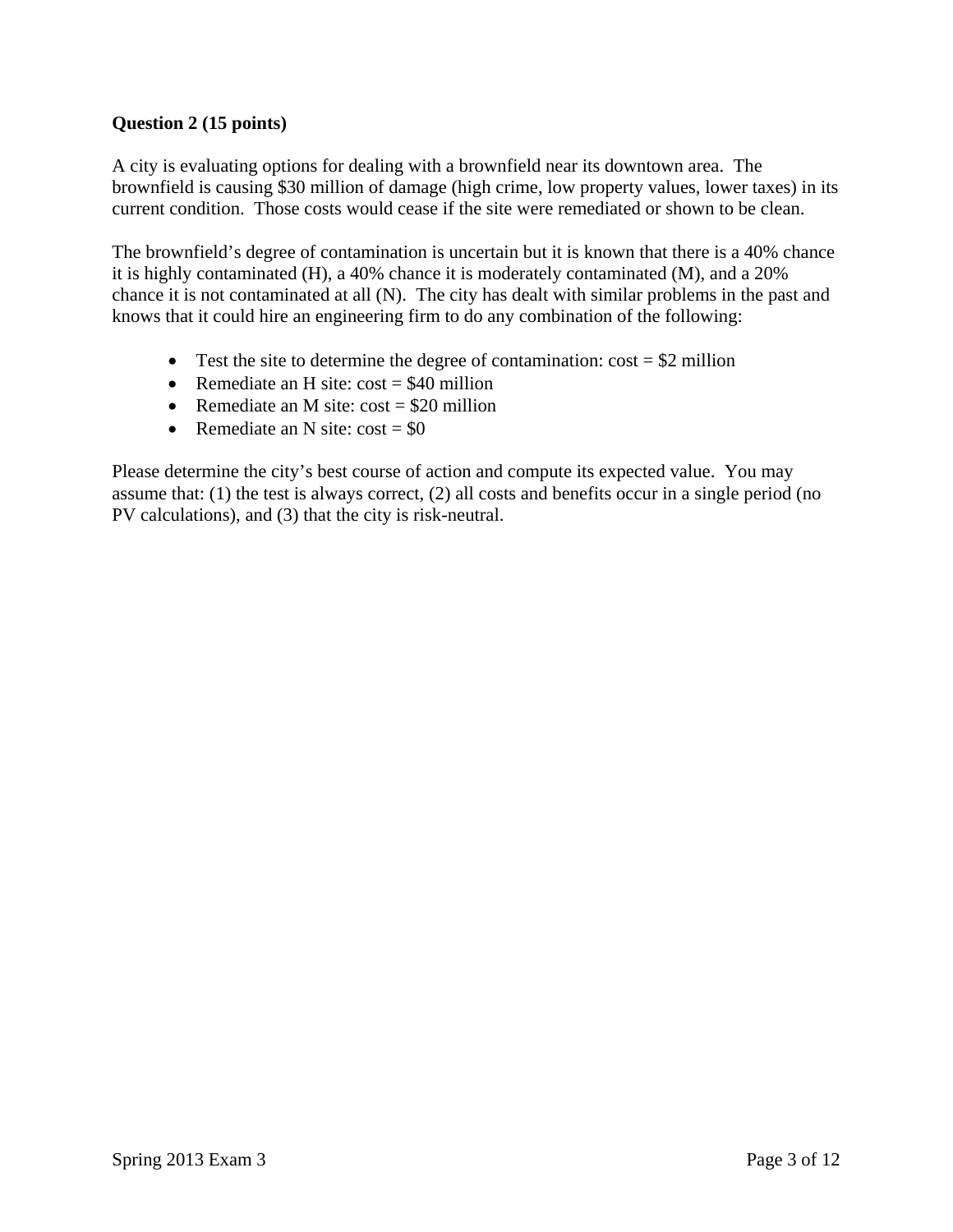# **Question 3 (15 points)**

A major foundation would like to improve the education provided by high schools in large urban areas. It has a large budget and is considering the following options:

- Building upgrades (plan "B")
	- o Pay \$100M in year 0 to upgrade buildings and facilities. No other costs.
- Small schools (plan "S")
	- o Pay \$80M in year 0 to split large high schools into smaller ones
	- o Also pay an extra \$5M per year in years 1-5 to operate the new schools.
- Small classes (plan "C")
	- o Pay \$20M per year in years 1-5 to hire more teachers and reduce class sizes.

Please calculate the present value cost of each plan. You may assume the foundation uses an interest rate of 5% in present value calculations.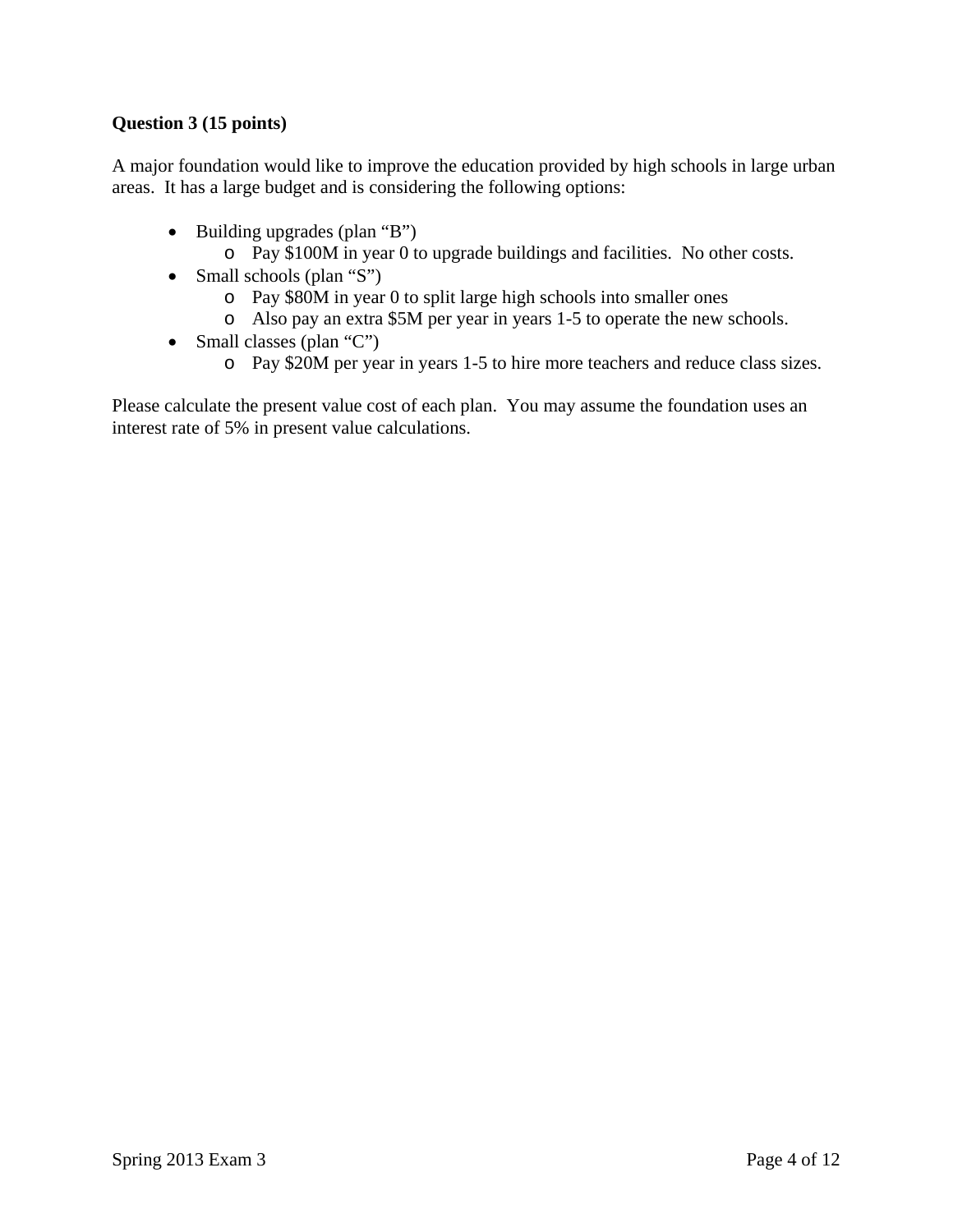#### **Question 3, continued**

The foundation knows that plan B will succeed for certain and will produce educational benefits worth \$8M every year forever starting in year 6. Plans S and C are less certain and would be evaluated in year 5. There is a 60% chance that plan S will succeed and an 80% chance C will succeed. If S succeeds, the district could continue using it for \$5M per year forever starting in year 6 and it would produce gross benefits worth \$21 million per year, also starting in year 6. If it fails, the district could abandon it after year 5 with no additional costs. The situation is similar with plan C except that it would cost \$20M per year and would produce gross benefits of \$30M per year.

Please calculate the expected net present value of each plan using a 5% interest rate, indicate which option is best, and briefly explain why it turns out that way. You may assume the foundation is risk neutral and that it is only concerned about the overall NPV of each plan (that is, considering all costs and benefits no matter who pays for or receives them).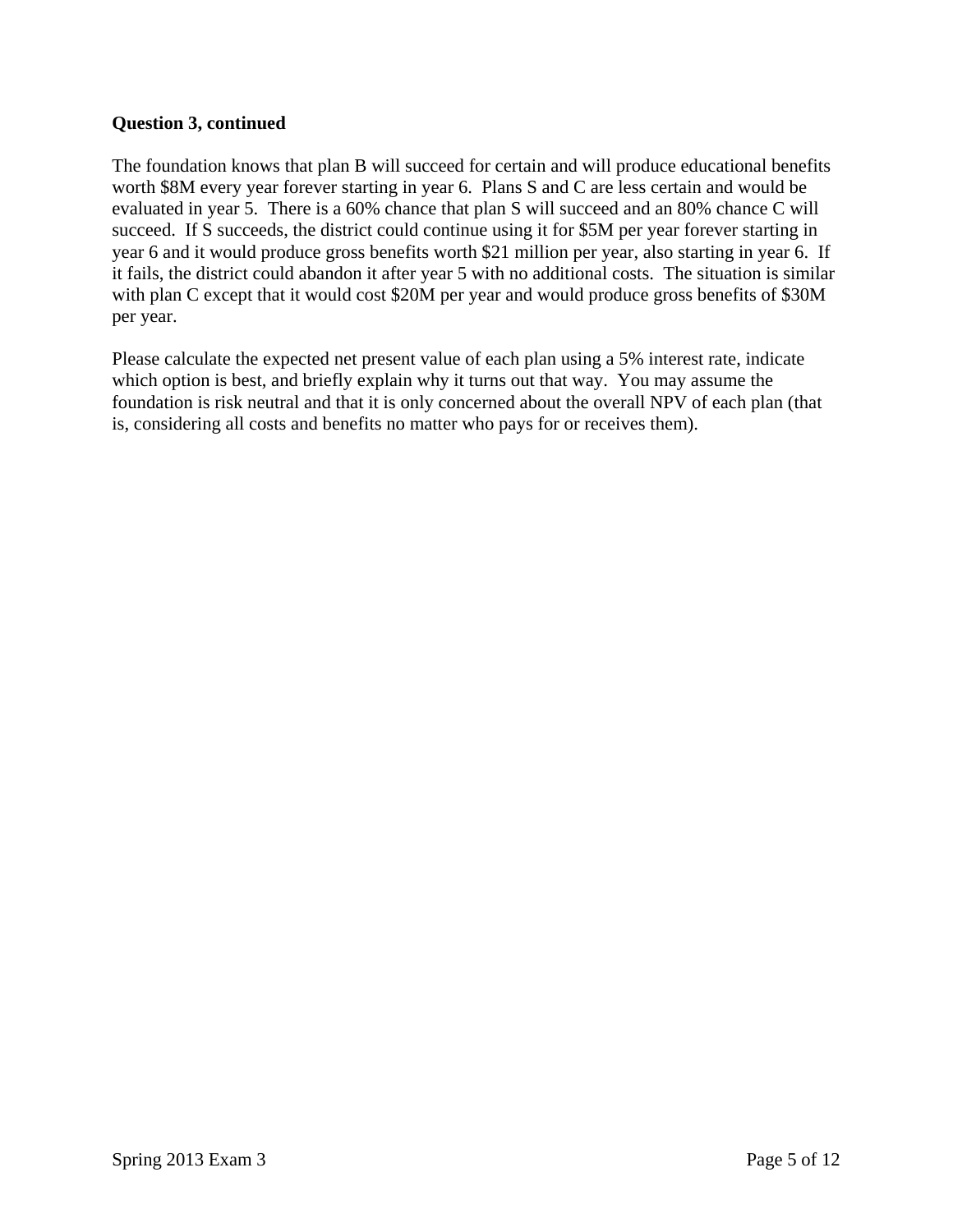# **Question 4 (15 points)**

There are two options for this question: 4A and 4B. You may do EITHER one and DO NOT need to do both. However, if you do both, I'll count the one with the higher score.

# **Option 4A**

The head of a household is concerned about consumption in two periods: 0 and 1. In period 0, she will be working and raising a young family, and her income will be \$100,000; in period 1, her income will be \$120,000 but her family will be older and her kids will be heading off to college. As a result, she wants to have 1.5 times as much consumption in period 1 than period 0 in order to pay for college expenses. She can borrow or save at an interest rate of 20 percent.

Please calculate her intertemporal equilibrium, determine how much she consumes in each period, calculate how much she borrows or saves in period 0, and illustrate your results with an appropriate graph.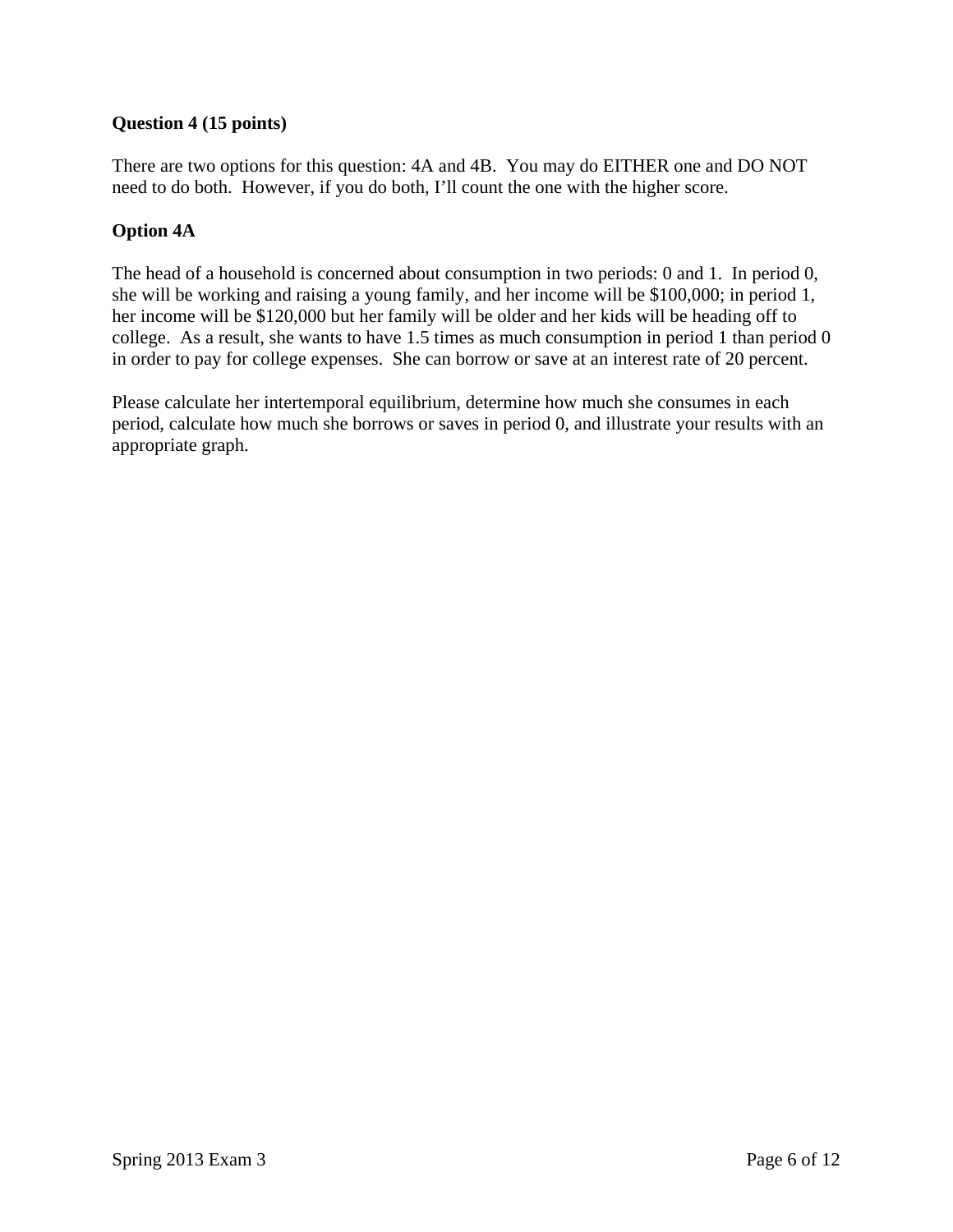# **Question 4, continued**

# **Option 4B**

A manager is considering two actions, A and B. Action A would produce \$100,000 of benefits for certain. Action B is risky: there is a 70% chance it will produce \$150,000 of benefits and a 30% chance it will produce \$50,000. The manager is risk averse and has a utility function of the form  $U(X) = X^{0.5}$  (that is, the square root of X) where X is the payoff in dollars.

What action will the manager choose? Why? What is the expected value of Action B? What is its certainty equivalent?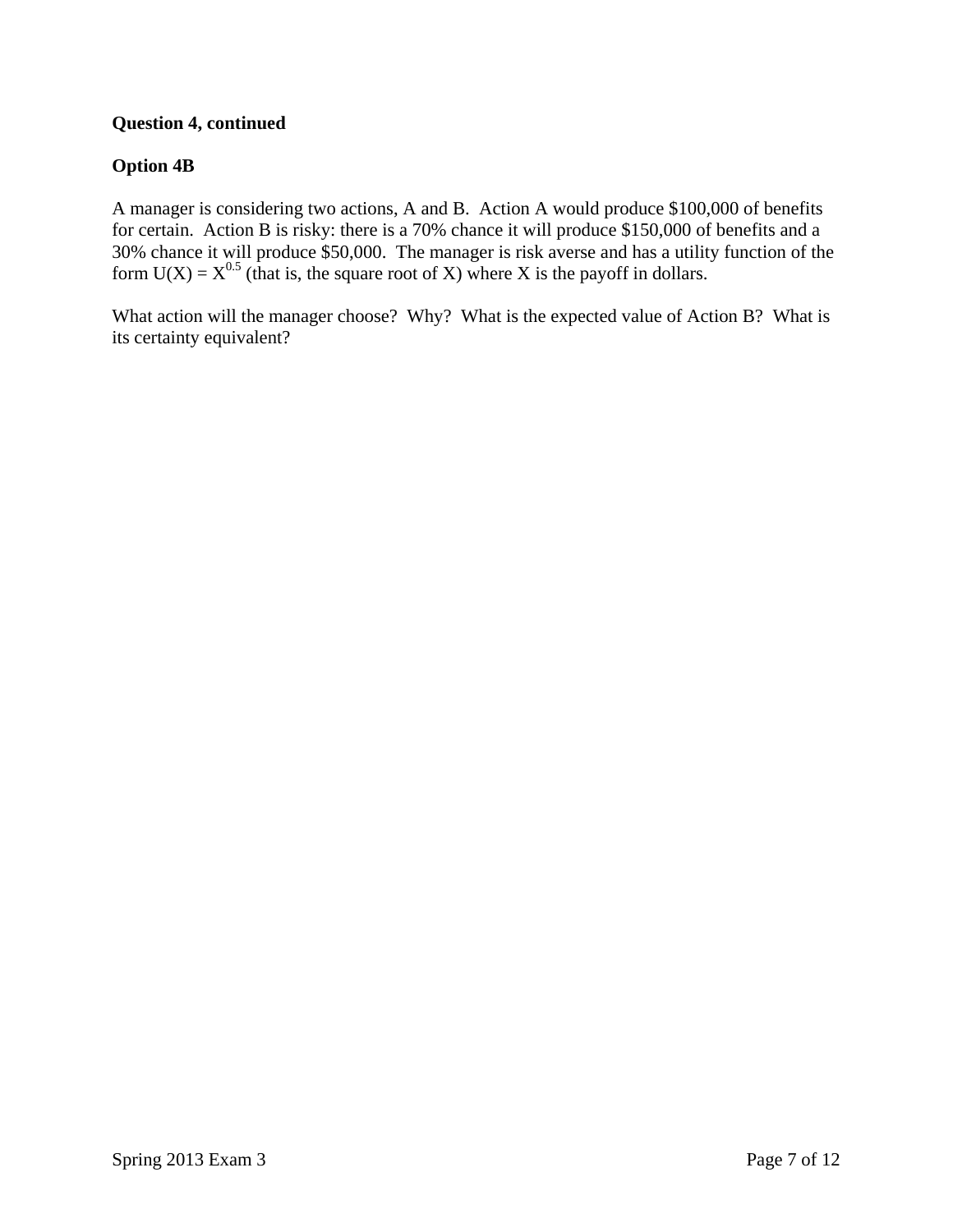# **Question 5 (15 points)**

A non-profit organization provides financial advice to low income clients. It has total costs given by TC =  $450 + Q^2$  (note the square) where Q is the number of people it serves per week. The demand for its services is given by the equation  $P = 100 - Q$ , and there are no other organizations providing a similar service. The organization wishes to serve as many people as possible without running a deficit.

What price should the organization charge and how many people will it be able to serve? How much profit will it earn? As a hint, the value of Q is between 41 and 51, inclusive.

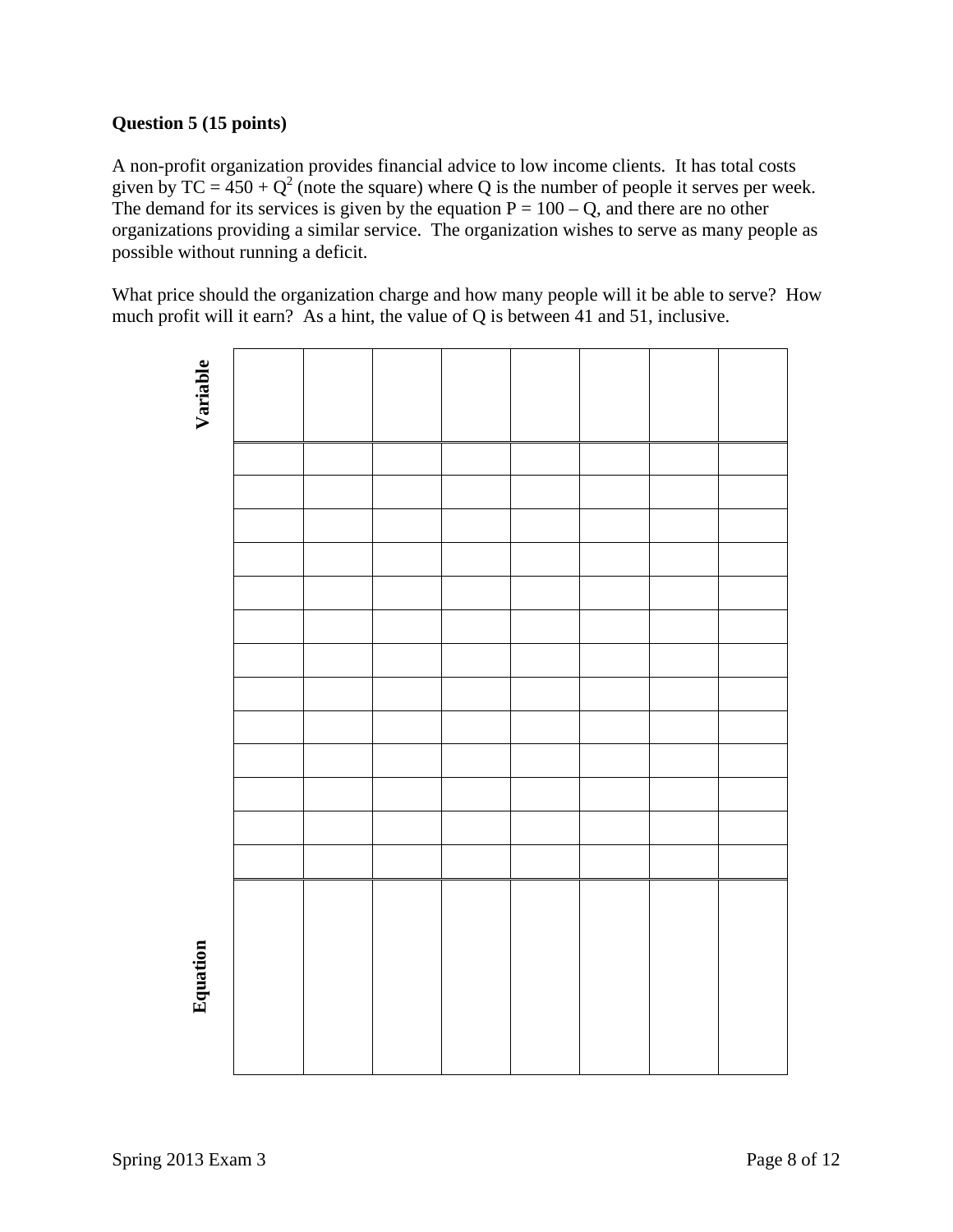### **Question 6 (15 points)**

Over the last few years the cost of sequencing a person's genome (DNA) has been falling at a breathtaking rate: the cost in 2010 was about 1/1000 the cost 2007 – that is, the cost fell by about 99.9% in three years. As a result, there is an explosion of research on new genetically-based medical tests and technologies.

Suppose a biotech company is considering developing a new test that could identify a genetic predisposition to a serious disease. The process could be patented and the company would become a monopolist in the use of the test. It believes demand for the test would be given by the equation  $P=234 - 4*Q$  and it would be able to produce the test for a total cost given by TC=10\*Q. Once the test has been developed, what price would the firm charge and what quantity would it produce in each year during the time it is a monopolist? What profits will it earn each year? As a hint, the quantity will be between 25 and 35.

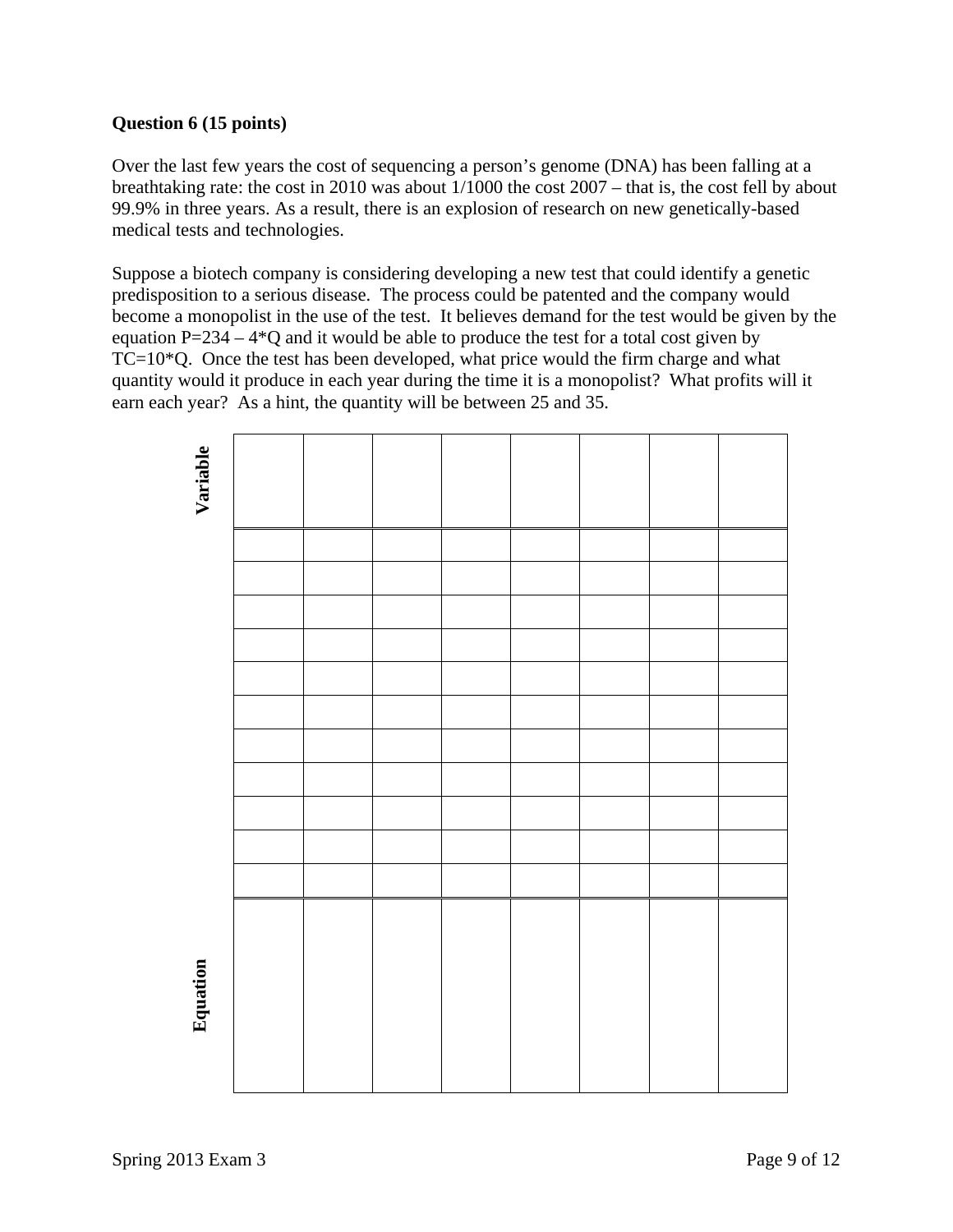#### **Question 7 (15 points)**

Now suppose the development process in Question 6 costs \$12,000 (paid in year 0) and would succeed in producing the test. However, after the test is developed it would have to be approved by the Food and Drug Administration (FDA). Because the technology is very new, the firm believes there is only a 40% chance it would be approved. You may assume the FDA evaluation can be done in year 0 so if the firm goes ahead and the FDA approves the test, the profits found in Question 6 would begin to arrive in year 1. The firm would be a monopolist for 20 years (years 1-20) after which other firms would enter, the price would fall to \$10 and the firm's profits would drop to 0.

Please calculate the expected net present value of the project assuming that the firm uses an interest rate of 10% in present value calculations. Should the firm undertake it?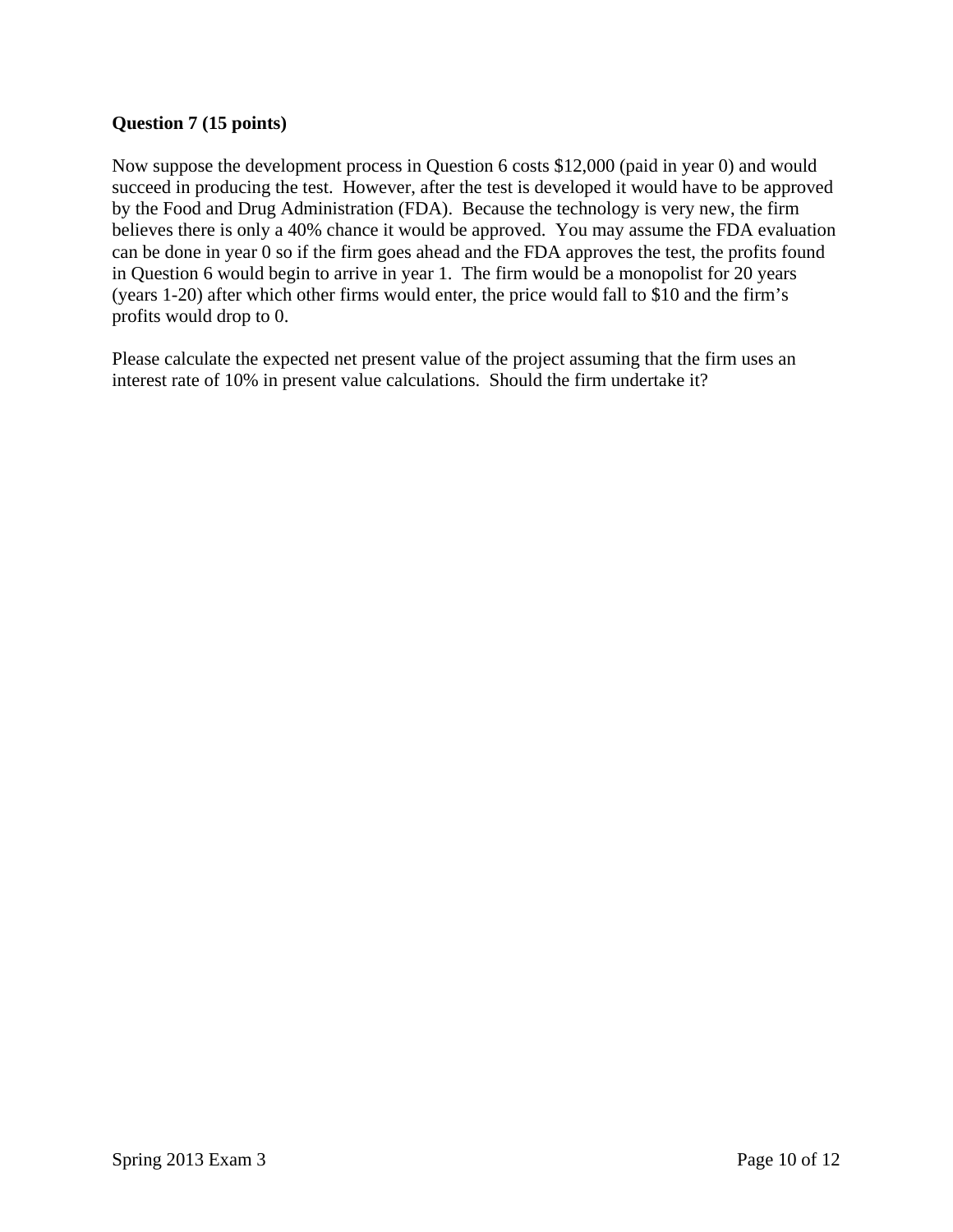### **Question 8 (15 points)**

Now let's consider the consumer surplus that could be created by the test in Questions 6 and 7. Suppose the firm goes ahead with the project and the FDA approves the test. What consumer surplus will the test create during each year of the monopoly period? What CS will it produce each year after the monopoly period? What will be the overall expected present value of the CS? You may assume the government uses a 10% interest rate in its present value calculations.